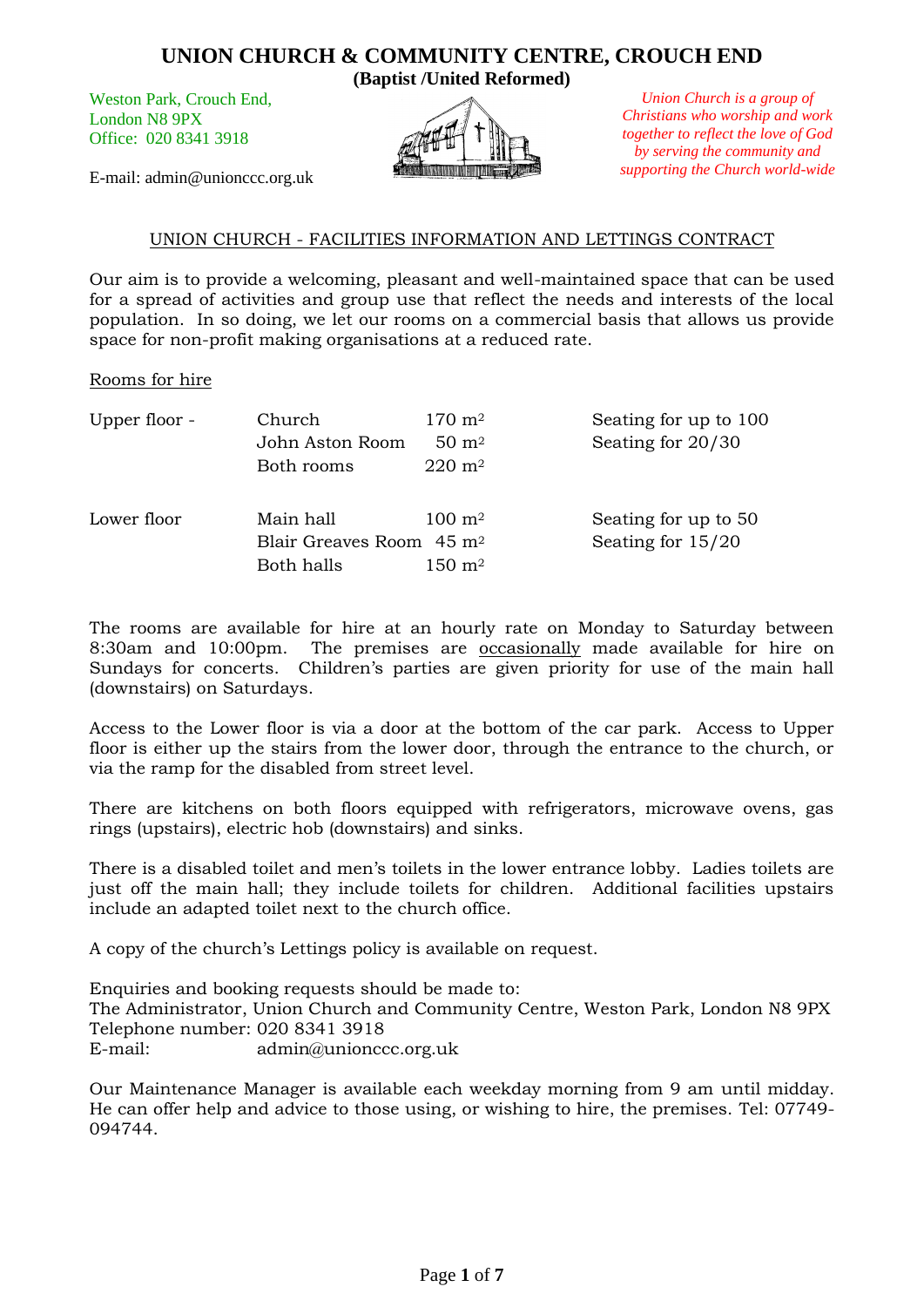# **UNION CHURCH & COMMUNITY CENTRE, CROUCH END**

Weston Park, Crouch End, London N8 9PX Office: 020 8341 3918

E-mail: admin@unionccc.org.uk

**(Baptist /United Reformed)**



*Union Church is a group of Christians who worship and work together to reflect the love of God by serving the community and supporting the Church world-wide*

(The 'Hirer')

CONTRACT FOR THE TEMPORARY HIRE AND USE OF ROOMS AT UNION CHURCH & COMMUNITY CENTRE

This contract is between

Of:

Business/Residential Address:

Telephone number (mobile):

Telephone number (landline):

E-mail address:

And

The Trustees of Union Church, Weston Park, London N8 9PX (The 'Church')

Subject to the terms and conditions of hire, the Contract permits the Hirer access to

For the purpose, of

On the following days/dates

Between the following times

(inclusive of setting up and clearing up times)

To be charged as follows: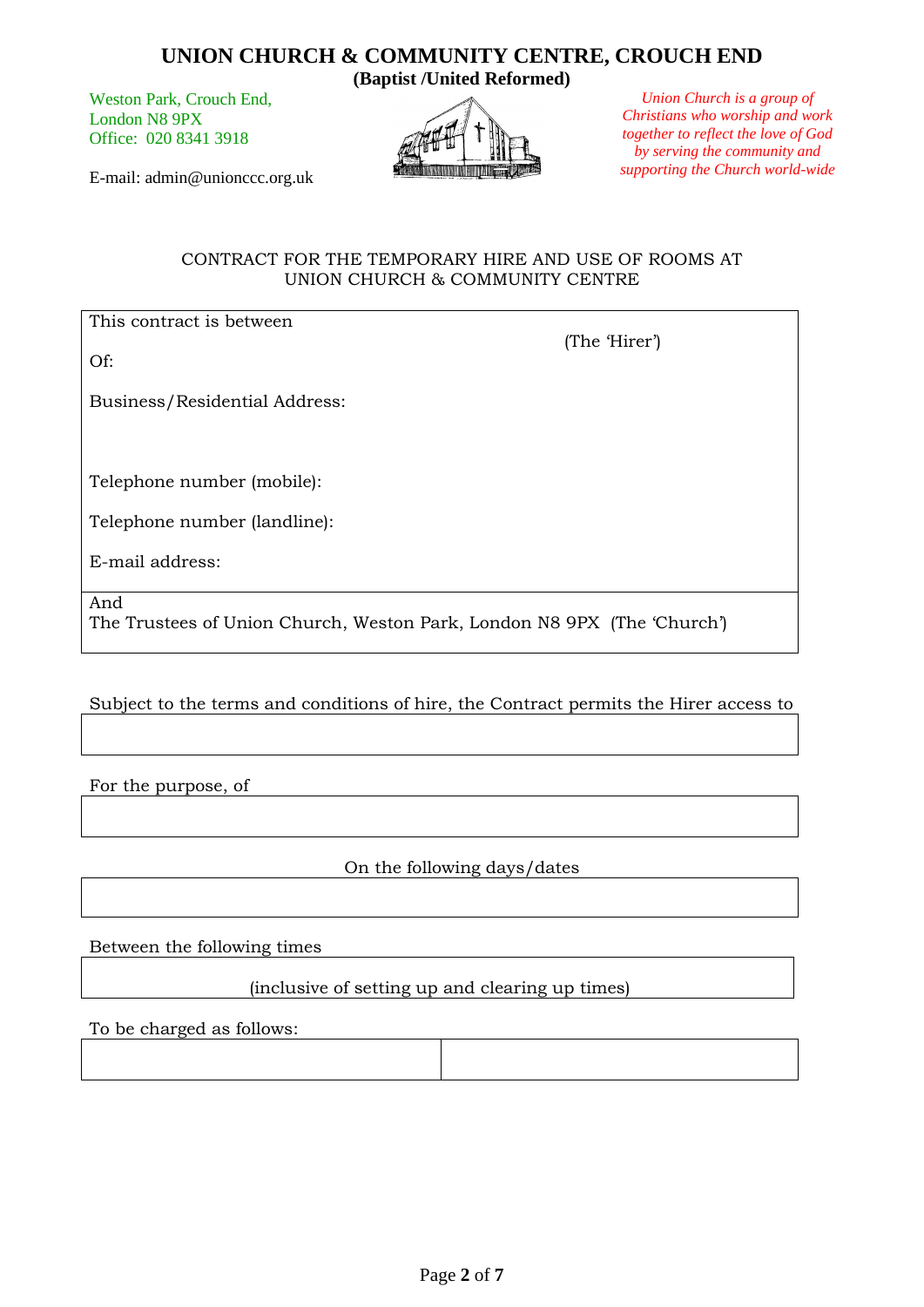# **UNION CHURCH & COMMUNITY CENTRE, CROUCH END**

Weston Park, Crouch End, London N8 9PX Office: 020 8341 3918

E-mail: admin@unionccc.org.uk



*Union Church is a group of Christians who worship and work together to reflect the love of God by serving the community and supporting the Church world-wide*

- I confirm that I am over 18 years of age and that I have read the accompanying Terms and Conditions for hire and I agree to adhere to the regulations and conditions in the document.
- I understand that during the letting, I am responsible for the premises and for the safety and behaviour of people that I allow to access the premises, and for ensuring the safety and cleanliness of the premises on departure.
- As a leader of a young person's group, I agree to uphold the principles and to make arrangements for children complying with the Children Act 1989 and consistent with the recommendations in the Code of Practice "Safe from Harm" issued by the Home Office.

| The Hirer |  | For Union Church's representative |  |
|-----------|--|-----------------------------------|--|
| Name      |  | Name                              |  |
| Signature |  | Signature                         |  |
| Date      |  | Date                              |  |

#### *Privacy notice*

*Dear Hirer, under the current EU General Data Protection Regulation, we will retain your personal information for eighteen (18) months to enable us to meet our legal Accounting and Finance Audit obligations. We will delete your personal information when it is no longer required for these purposes. If you require additional information on our data retention policy, please contact our Church Secretary.*

## TERMS AND CONDITIONS OF HIRE

#### USE OF THE PREMISES

1. Access. Hirers have an important role to play in securing the premises and the safety of children and other users. Hirers must ensure that exterior doors remain secured at all times. Access to the building for visitors or user groups should be made by ringing the entry buzzer by the lower entrance *and once identified*, the hirer should permit entrance.

(There are response units to the buzzer by the entrance to the kitchen in the main hall downstairs, and by the church office upstairs.)

- 2. Hirers should not permit access to the building by people not known to them. Intruders should be challenged and seen from the premises.
- 3. Noise. Hirers making music, or playing music, are responsible for any licensing issues that may arise. *Hirers are required to be considerate of other users/groups*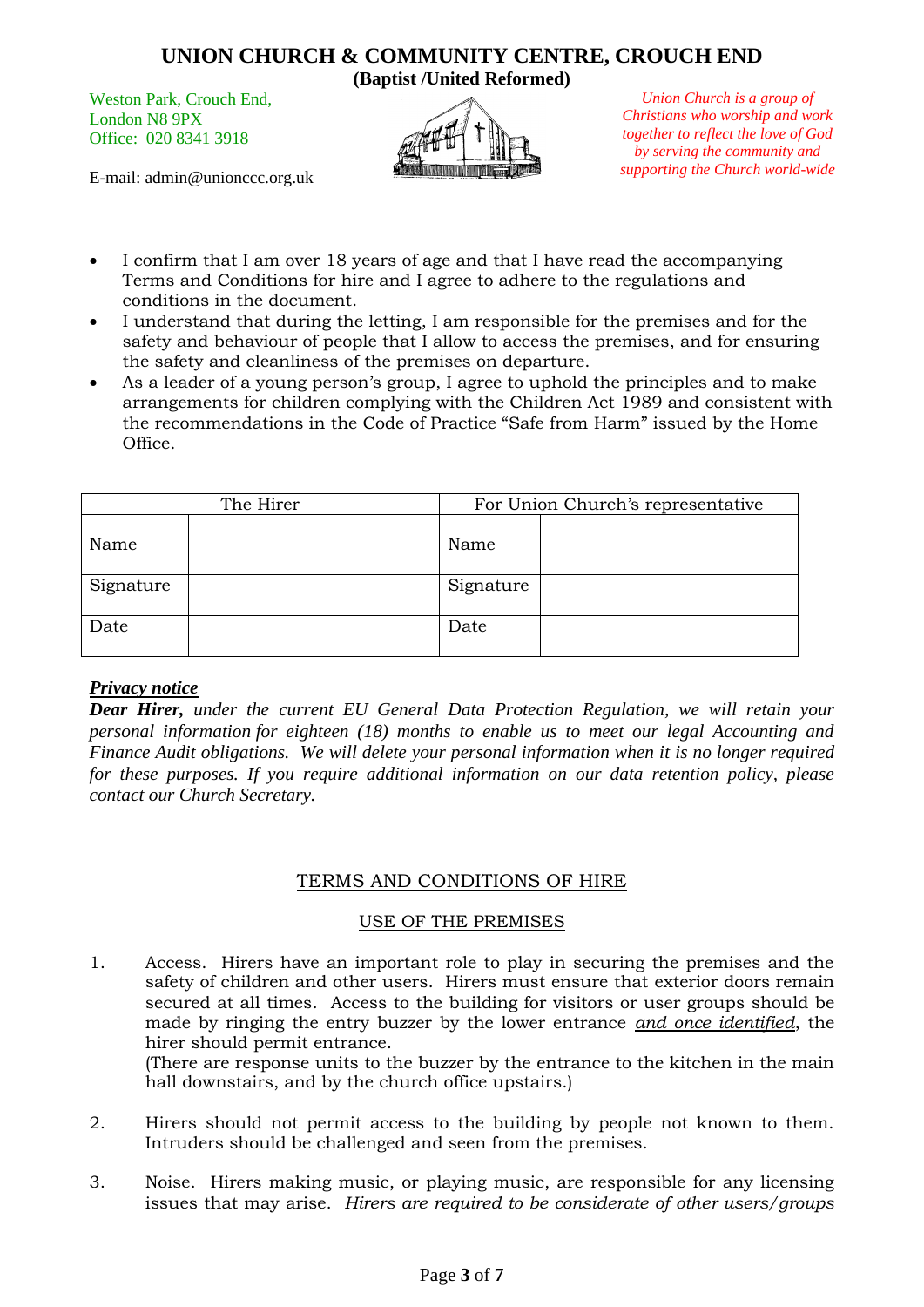Weston Park, Crouch End, London N8 9PX Office: 020 8341 3918



*Union Church is a group of Christians who worship and work together to reflect the love of God by serving the community and supporting the Church world-wide*

E-mail: admin@unionccc.org.uk

*and keep noise to a reasonable level.* Any music must cease by 09:45pm and noise reduced if requested by the church's representative. The church is in a residential area; hirers must ensure that undue noise is not made when leaving the premises.

- 4. Alcohol. Alcoholic drinks may be served to adults if appropriate, but only within the building/room hired. In no circumstances is the sale of alcohol permitted, including within the sale price of a ticketed event.
- 5. Smoking is not permitted in any part of the buildings or on any part of the premises/grounds.
- 6. The use of illegal drugs or substances is totally prohibited anywhere in the premises or grounds. The Police will be informed of any such activity taking place here.
- 7. Notices. Notices should only be placed on the notice boards by arrangement with the Maintenance Manager or the Administrator. Banner notices may be displayed on the railings for one-off events with the prior approval of the Trustees.
- 8. Equipment. The church cannot provide space for the storage of equipment. Hirers must therefore take any equipment away after each booking. Such equipment should not include any hazardous materials, cylinders etcetera.
- 9. Loss and damage. Please act with care to ensure the safety of persons and property while on the premises. Union Church, its members and deacons will not be liable for any damage to, or loss of property or any injury which occurs on the church premises or its grounds.
- 10. Insurance. Hirers are responsible for any special insurance required for their groups.
- 11. The Hirer gains no additional rights, benefits or conditions as a result of a repeat booking, duration or type of room/s hired.

#### SAFETY OF USERS AND GROUPS

- 12. Hirers are responsible for the safe behaviour and conduct of themselves, members of their groups and visitors to the building.
- 13. Fire Regulations. Hirers should acquaint themselves with the positions of Fire Exits and Fire Extinguishers in the building. The fire regulations are posted on notices in the church (near main door) and by the fire exits in the John Aston Room, Large and Blair Greaves halls.
- 14. Fire Exits must be kept clear. Hirers are responsible for checking that Fire Exits are clear on their arrival and clear when they depart.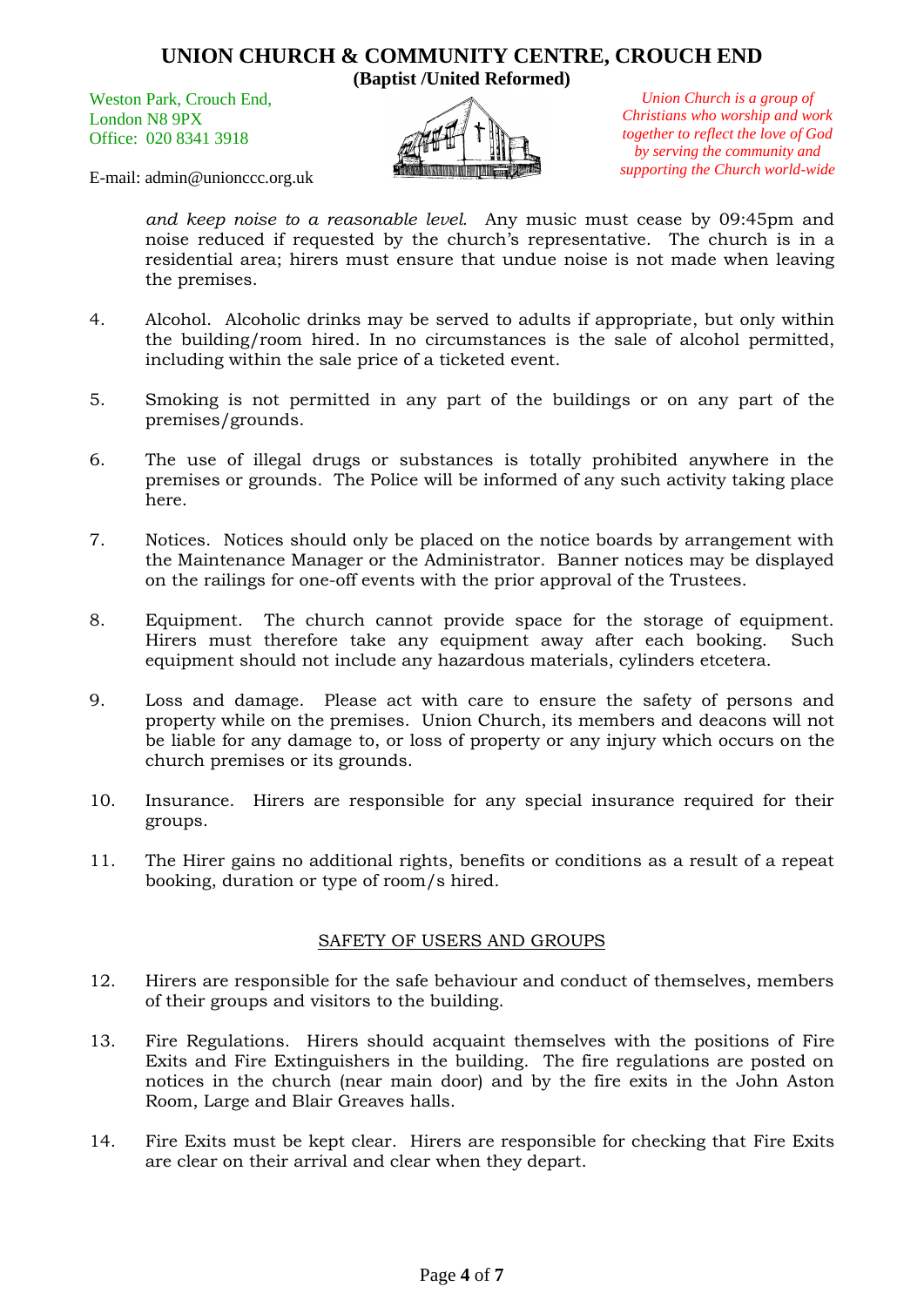Weston Park, Crouch End, London N8 9PX Office: 020 8341 3918



*Union Church is a group of Christians who worship and work together to reflect the love of God by serving the community and supporting the Church world-wide*

E-mail: admin@unionccc.org.uk

- 15. Hirers are required to familiarise themselves with the regulations and be ready to act according to them and the advice posted on the premises. Hirers are responsible for assisting group members, and other users, to evacuate the building in the event of an incident.
- 16. The church and community centre enact the UKBA guidelines 'Safe from Harm'. All groups working with children and young people under the age of 18 and using these premises are required to make arrangements for children complying with the Children Act 1989 and consistent with the recommendations in the Code of Practice "Safe from Harm".
- 17. New hirers and groups are required to provide a copy of their policy document to the church within two weeks of starting to use the premises for activities. Failure to provide a policy document at that time, or on demand thereafter, may lead to the termination of the hire agreement.

## CLEANING AND CLEARING UP

- 18. Hirers must complete their obligations to clean and tidy the premises during their hire period. If a hirer exceeds their time the church reserves the right to withhold in part, or in its entirety, the hirer's deposit, or to increase charges to regular groups.
- 19. Hirers must leave the Centre cleaned and tidy. The church provides brooms, brushes and a vacuum cleaner to enable this to be done. Hirers must provide any other cleaning materials, including dishcloths, tea towels and bin liners that they require to clean the premises after use.
- 20. Material that can be recycled should be placed in the recycling unit in the lower car park. Litter and rubbish should be bagged and placed in the Grey 'Paladin' container at the top of the car park. If the container is full, the remaining sacks must be taken away by the hirer - they may not be left by the side of the container.
- 21. In order to conserve resources, users and group leaders are asked to check the building before they leave and to turn off taps, switch off lights, etcetera.

#### CHARGES AND PAYMENTS

- 22. Deposits. For one-off bookings, including children's parties, a deposit of  $£50$ must be paid when the Hire Agreement (booking form) is returned. This deposit, which should be paid by separate cheque, will normally be returned to the hirer on completion of the booking. However, the church reserves the right to use part, or all, of the deposit to pay for any breakages or damage to the premises, fittings, fixtures or equipment incurred during the period of hire/letting.
- 23. The church's hire charges for the current period are annexed to this document as Annex A.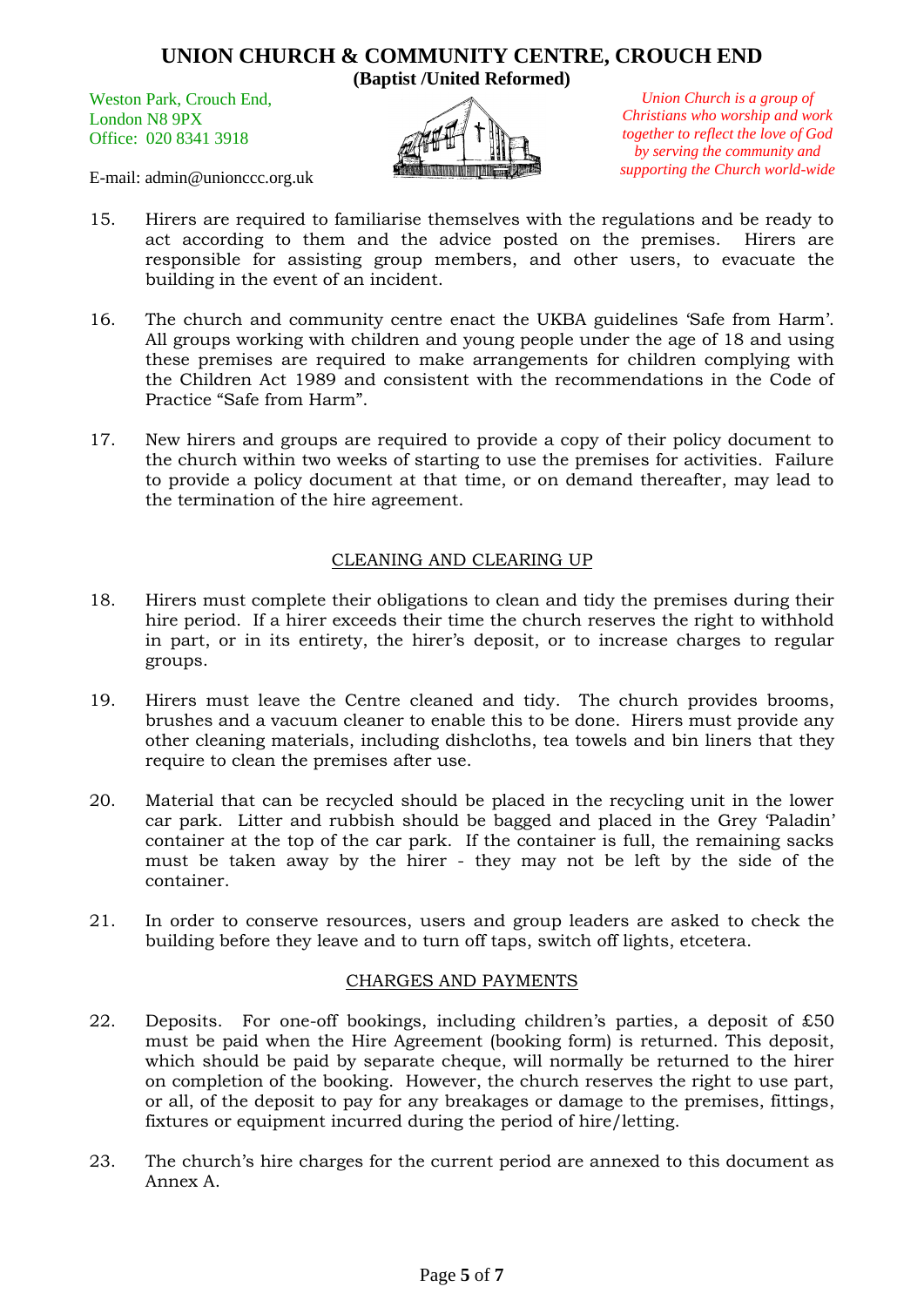Weston Park, Crouch End, London N8 9PX Office: 020 8341 3918

*Union Church is a group of Christians who worship and work together to reflect the love of God by serving the community and supporting the Church world-wide*

E-mail: admin@unionccc.org.uk

- 24. Payment. For ad hoc bookings, the full hire/letting charge must be paid at least two weeks before the date of the Hirer's event/session. If this requirement is not met, the church reserves the right to cancel the booking and re-let the premises if practical.
- *25.* Cheques should be made payable to 'Union Church' and sent to the Administrator. *(Additional information: we prefer to receive payment by direct bank transfer. Please request the bank account details by e-mail).*
- 26. Invoicing. Hirers making arrangements for regular use may be offered the opportunity to be invoiced in advance for settlement within 7, 14, 21 or 30 days of the invoice date. It is preferred that hirers making arrangements for regular use are initially billed on a pre-payment basis, on an invoice issued by the church. Other arrangements (i.e. Termly or Annual Payments) may be considered and applications should be made to the Administrator.
- 27. Review. Hirers should note that room charges are reviewed annually and subject to change. Adequate notice will be given of any intended change.

## CANCELLATIONS

- 28. If the hirer wishes to cancel a booking, either a one-off booking or a regular session, the Administrator must be informed. No charge will be made for cancellation provided a minimum two weeks' notice is received.
- 29. **IMPORTANT**. The church reserves the right to cancel any booking if the premises are required for a church function. The hire group will be informed well in advance of any such requirement and every effort will be made to provide alternative accommodation on the premises. This, however, cannot be guaranteed.

#### **TERMINATION**

- 30. A month's notice is required by either party to terminate a regular hiring agreement.
- 31. The church reserves the right to terminate agreements without notice in exceptional circumstances. This may include failure or unwillingness to adhere to these terms and conditions.

#### COMMENTS, SUGGESTIONS, COMPLAINTS

32. Suggestions, questions or complaints are welcome and should be submitted to the Trustees via the church office.